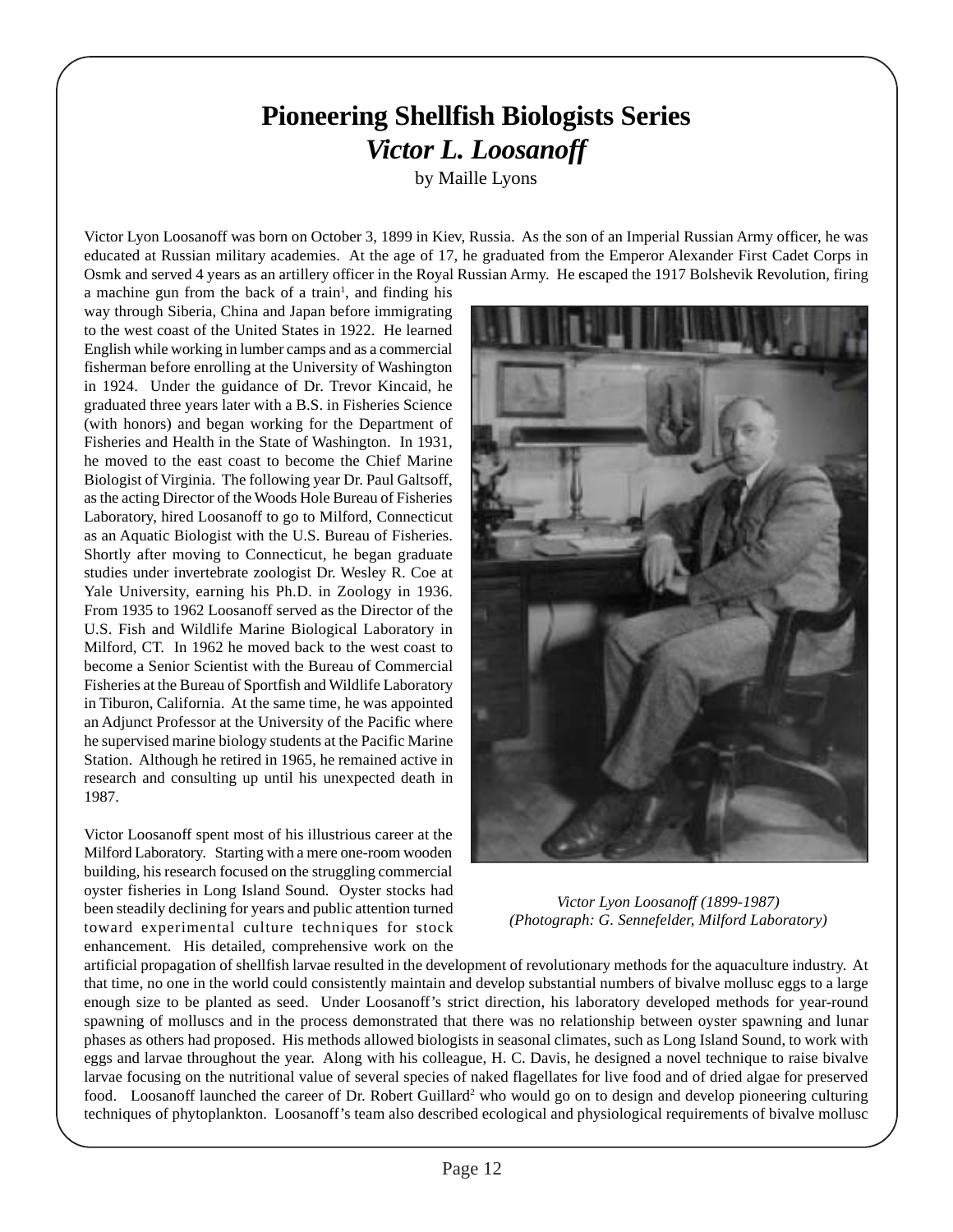larvae including ranges and optima for salinity, temperature, pH and food concentration. His laboratory was the first to develop successful methods of rearing oysters through metamorphosis in a hatchery, and the first to rear larvae of the northern quahog, *Mercenaria mercenaria.* Earlier attempts to cultivate bivalve mollusc larvae failed, in part, because of mass mortalities from fungi, bacteria and protozoa. The Milford biologists discovered many disease-causing microorganisms were controllable via antibiotics, sulfa drugs, fine filters and ultraviolet rays. They provided immediate, practical advice to hatchery operators such as raising the water temperature by a few degrees above that tolerated by pathogens, but within that tolerated by larvae. Loosanoff generously shared his research and distributed microscopic preparations made from bivalve mollusc eggs produced, fertilized and raised in the laboratory to increase the accuracy of bivalve mollusc larval identifications at other laboratories. Due to his perseverance and success, the Bureau of Fisheries established a full-scale, permanent, research laboratory dedicated to shellfish research. This included the construction of a new 4,800 square foot brick building that Loosanoff helped design, including its laboratory, facilities and program. Victor Loosanoff began by continuing the preliminary work of Drs. Paul Galtsoff and Herbert Prytherch on the artificial propagation of oysters and eventually became "The Father" of U.S. Shellfish Hatcheries<sup>3</sup>. In addition to culturing techniques, Loosanoff was keenly interested in the control of oyster predators including the common (*Asterias forbesi*) and purple (*Asterias vulgaris*) starfish. He conducted thorough research on their basic biology, feeding behaviors and susceptibilities to chemical control methods. Loosanoff developed "an easy, inexpensive, and practical"4 method for tagging and tracking starfish in the field to describe their natural behaviors. He determined starfish have "no definite inshore or offshore migration"<sup>4</sup> and the longest distance traveled by an individual was less than one nautical mile per year. Loosanoff's tagging method transformed starfish from their natural color to a distinctive green or greenish-blue which lead to sensational stories of Irish starfish invading Long Island Sound.

Victor Loosanoff was an active member of the National Shellfisheries Association (NSA). At annual meetings he led enthusiastic discussions on diverse topics including: starfish problems in Long Island Sound (1937), spawning and setting of oysters in

Long Island Sound and the chemical control of predatory starfish (1938), cultivation of the edible blue mussel and spawning of oysters at different depths (1942), mussel resources in the North Atlantic (1943), laboratory culture of quahog larvae (1949), oysters in low salinities (1951), and spawning, larval abundance, distribution and setting of oysters (1954). He served as president of NSA from 1947- 49, a time that he described as "a new era in shellfisheries."5 Loosanoff oversaw the transition from small groups of biologists independently conducting shellfish research, to larger, state centered and private research laboratories. He observed the expansion of shellfish research beyond the oyster to include commercial fisheries for hard and soft clams. He witnessed the change from older, traditional cultivation methods to newer harvesting devices and technologies. In 1963 he was elected an Honored Life Member and remembered for "the energetic, persistent, and often ingenious way he approached the problems of our industry"<sup>6</sup> and as



*Victor Loosanoff and a catch of starfish.*

"one of our most distinguished and honored shellfish scientists."6 He authored over 200 popular and scientific articles, many of which are still cited in current literature. He was also an active member in the American Society of Zoologists, Sigma Xi and the Connecticut Academy of Arts and Sciences. Among his numerous honors and awards, Loosanoff received the Distinguished Service Award from the Department of the Interior in 1965 for his contributions to fishery sciences and the *R/V Victor Loosanoff* is a 49-foot research vessel docked at the Milford Laboratory. The sponge, *Acervochalina loosanoffi* (Hartman, 1958), was also named in his honor.

Those who knew him describe Victor Loosanoff as a man who never hesitated to speak his mind. He had a loud, commanding voice and was often harsh and uncompromising especially when he disagreed with a newly proposed theory. Loosanoff was an extraordinarily hard and meticulous worker and demanded as much from those with whom he worked. Although outwardly confident, he feared his laboratory would loose funds if papers were not regularly produced and thus he expected his staff to publish at least one paper per year. He liked to think of himself as an orchestra leader conducting an orchestra and his staff as

*Continued on page xx.*